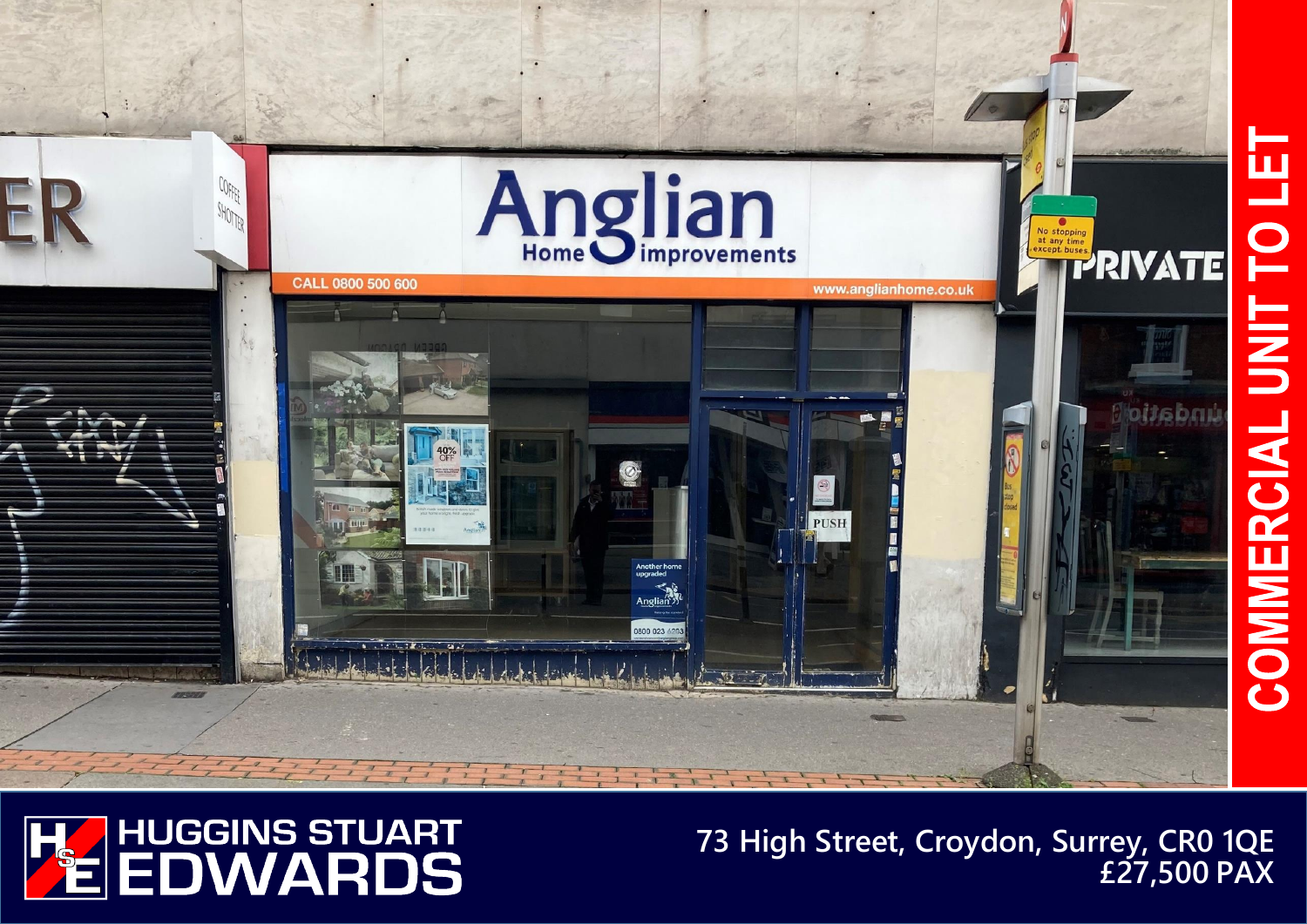**73 High Street, Croydon, Surrey, CR0 1QE.**

### **TO LET Approx. 1,444 sqft (134.3 sqm)**

#### **DESCRIPTION**

Ground floor retail unit with ancillary offices in a prominent position on Croydon High Street. The property benefits from an extensive sales area leading through to offices/storage, a kitchen, and male and female WC's. There is a suspended ceiling with LED lighting covering the majority of the space, and there is rear access which is reached via the adjacent Robert Street that serves Davis House.

| Retail                          | $940$ sqft      | $ 87.42$ sqm |
|---------------------------------|-----------------|--------------|
| Offices / Ancillary 504.82 sqft |                 | $46.9$ sqm   |
| <b>TOTAL</b>                    | $1,444.82$ sqft | 134.32 sqm   |

#### **RENT**

£27,500 per annum exclusive

#### **LEASE**

New lease, terms to be agreed. Lease to exclude the security of tenure and compensation provisions of the Landlord & Tenant Act 1954 Part II.

#### **USE**

Class E (Commercial Business & Service)

#### **LOCATION**

The premises are situated within the heart of Croydon's busy commercial centre. In a prominent location on Croydon's main High Street, the property is within walking distance of the Whitgift Centre and Centrale. Nearby occupiers on the High Street include, Greggs, F45 and Sainsburys Local.

#### **RATES**

Rateable value: £33,500. Rates payable at 49.9p in the £ (2021/22).

#### **EPC**

In the course of preparation

#### **LEGAL COSTS**

Each party to bear their own legal costs.

#### **VIEWING**

Strictly by appointment via sole agents Huggins Stuart Edwards.

#### **CONTACT**

Huggins Stuart Edwards – Croydon Office 102- 104 High Street, Croydon, CR9 1TN

T: 020 8688 8313

E: croydon@hsedwards.co.uk

#### **DATE FOLIO NUMBER**

February 2022 30069(CL)

#### **SUBJECT TO CONTRACT**

**Important: See Disclaimer Notice to the Right**.



## **HUGGINS STUART EDWARDS**

#### **COMMERCIAL ESTATE AGENTS PROPERTY CONSULTANTS**

102-104 HIGH STREET **CROYDON** CR9 1TN **020 8688 8313**

> APEX HOUSE 10 WEST STREET EPSOM KT18 7RG **01372 740555**

Huggins Stuart Edwards Commercial Ltd is a limited company registered in England & Wales. Compa number 12280950. Registered office: Apex House, 10 West Street, Epsom, KT18 7RG. Huggins Stuart Edwards Commercial Ltd for themselves and for vendors or lessors of this property whose agents they are give notice that the particulars are set out as general outline only for the guidance of intended purchasers or lessees, and do not constitute, nor constitute part of, an offer or contract. All descriptions, dimensions, reference to condition and necessary permissions for use and occupation, and other details are given without responsibility and any intending purchasers or lessees should not rely on them as statements or representations of fact but must satisfy themselves by inspection or otherwise as to the correctness of each of them. No person in the employment of Huggins Stuart Edwards Commercial Ltd has any authority to make or give any representation or warranty whatsoever in relation to this property. Unless otherwise stated, all prices and rents are quoted exclusive of Value Added Tax (VAT). Any intending purchasers or lessees must satisfy themselves independently as to the incidence of VAT in respect of any transaction. The properties are offered subject to<br>contract and being unsold or unlet and no responsibility is taken for any inaccuracy or expenses incurred in<br>vie otherwise of any issues concerning pollution and potential land, air or water contamination or tested any of the services and no warranty is given or implied. The purchasers or lessees are responsible for making their own enquiries in these regards.

# **www.hsedwards.co.uk**